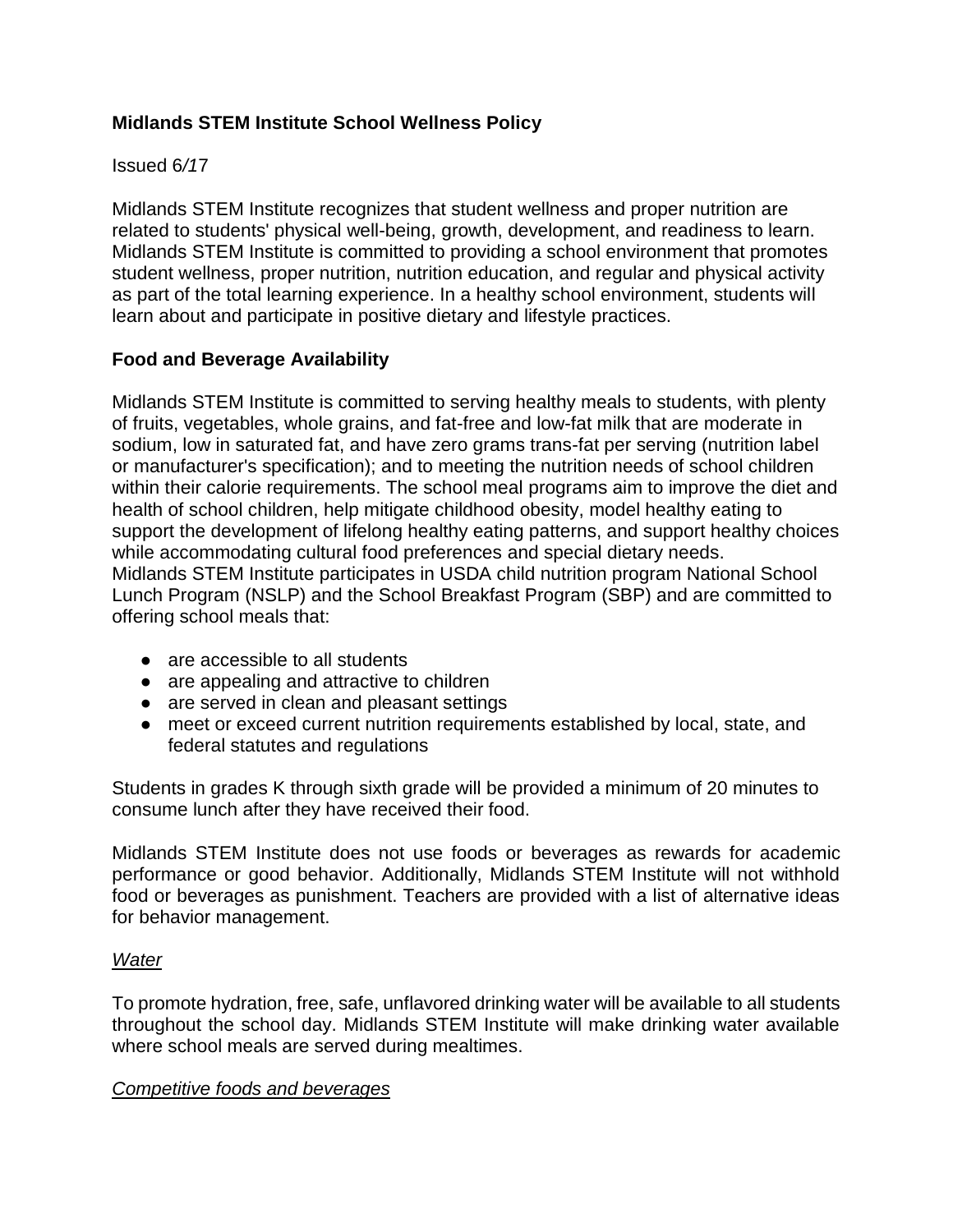Midlands STEM Institute is committed to ensuring that all foods and beverages available to students on school campus during the school day support healthy eating. Midlands STEM Institute will establish standards for foods made available, but not sold, during the school day on school campus. All foods that meet the competitive food standards may be sold at fundraisers on the school campus during school hours. The number of fundraisers exempt from the nutrition requirements will be determined by the State Board of Education.

# **Midlands STEM Institute Goals for Health and Wellness**

## *Nutrition promotion*

Nutrition promotion and education positively influence lifelong eating behaviors by using evidence-based techniques and nutrition messages and by creating food environments that encourage healthy nutrition choices and encourage participation in school meal programs. Students and staff will receive consistent nutrition messages throughout the school, classrooms, gymnasiums, and cafeterias. Nutrition promotion also includes marketing and advertising nutritious foods and beverages to students and is most effective when implemented consistently through a comprehensive and multi-channel approach by school staff, teachers, parents/legal guardians, students, and the community. Midlands STEM Institute will promote healthy food and beverage choices for all students throughout the school campus and will encourage participation in school meal programs. This promotion will occur through the use of evidence-based healthy *f*ood promotion techniques through the school meal programs using Smarter Lunchroom techniques and through adherence to a policy of 100 percent of foods and beverages promoted to students meeting the USDA Smart Snacks in School nutrition standards.

#### *Nutrition education*

Midlands STEM Institute will teach, model, encourage, and support healthy eating by all students. The school will provide nutrition education and engage in nutrition promotion that fulfills the following criteria:

- fosters the adoption and maintenance of healthy eating behaviors such as acquiring skills for reading food labels and menu planning
- is part of a sequential comprehensive standards-based health education program designed to provide students with the knowledge and skills necessary to promote and protect their health
- promotes fruits, vegetables, whole-grain products, low-fat and fat-free dairy products, and healthy food preparation methods
- emphasizes caloric balance between food intake and energy expenditure (promotes physical activity*/e*xercise)
- links with school meal programs, cafeteria nutrition promotion activities, school gardens, Farm to School programs, and other school food and nutrition-related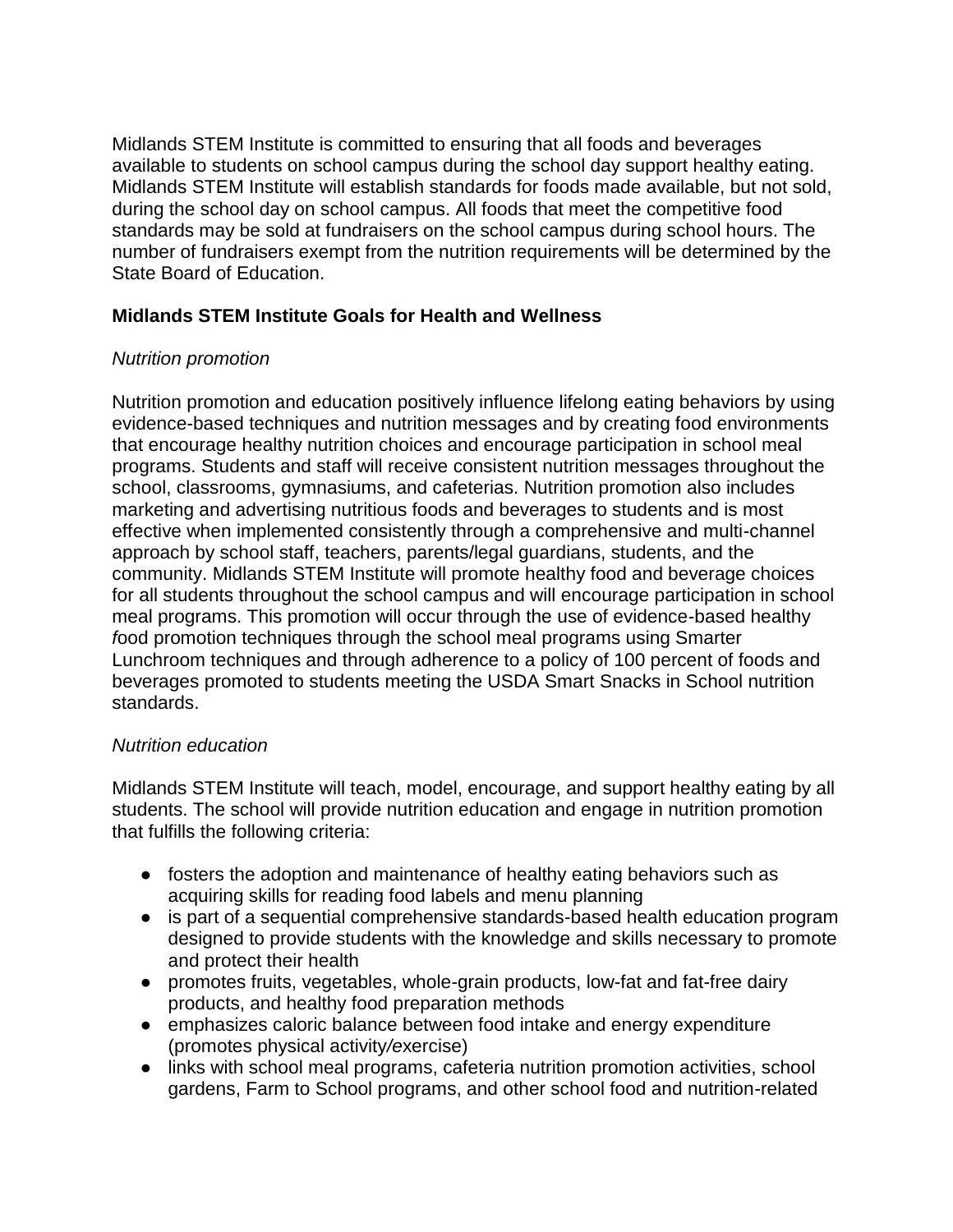community services

- aches media literacy with an emphasis on food and beverage marketing includes nutrition education training for teachers and other staff
- Teachers media literacy with an emphasis on food and beverage marketing
- Includes nutrition education training for teachers and other staff

#### . **Physical activity**

Children and adolescents should participate in at least 60 minutes of physical activity *e*very day. A substantial percentage of students' physical activity can be provided through a comprehensive school physical activity program which includes quality physical education as the foundation; physical activity before, during, and after school; staff involvement; and family and community engagement. Midlands STEM Institute may promote opportunities for physical activity via in-school announcements, newsletters, posters, etc. Midlands STEM Institute is committed to providing these opportunities, and will ensure that these varied physical activity opportunities are in addition to, and not as a substitute for, physical education.

Midlands STEM Institute encourages the use of physical activity as a reward when feasible. Physical activity during the school day (including, but not limited to, recess, classroom physical activity breaks, and*/*or physical education) will not be withheld as punishment for any *r*eason. T**his does not include participation on sports teams or with other sports-related after school activities, nor does it include participation on sports teams with specific academic requirements.** 

# **Physical education**

Midlands STEM Institute will provide students with physical education using an age appropriate, sequential physical education curriculum consistent with national and state standards for physical education. The physical education curriculum will promote the benefits of a physically active lifestyle and will help students develop skills to engage in lifelong healthy habits and incorporate essential health education concepts. The curriculum will support the essential components of physical education. All students will be provided equal opportunities to participate in physical education classes. Midlands STEM Institute will make appropriate accommodations to allow for equitable participation for all students and will adapt physical education classes and equipment as necessary.

Midlands STEM Institute will integrate wellness activities across the entire school setting, not just in the cafeteria, other food and beverage venues, and physical activity facilities. Midlands STEM Institute will coordinate and integrate other initiatives related to physical activity, physical education, nutrition, and other wellness components so all efforts are complementary and work to*w*ards the same set of goals and objectives promoting student well-being, optimal development, and strong educational outcomes.

Midlands STEM Institute will coordinate content across curricular areas that promote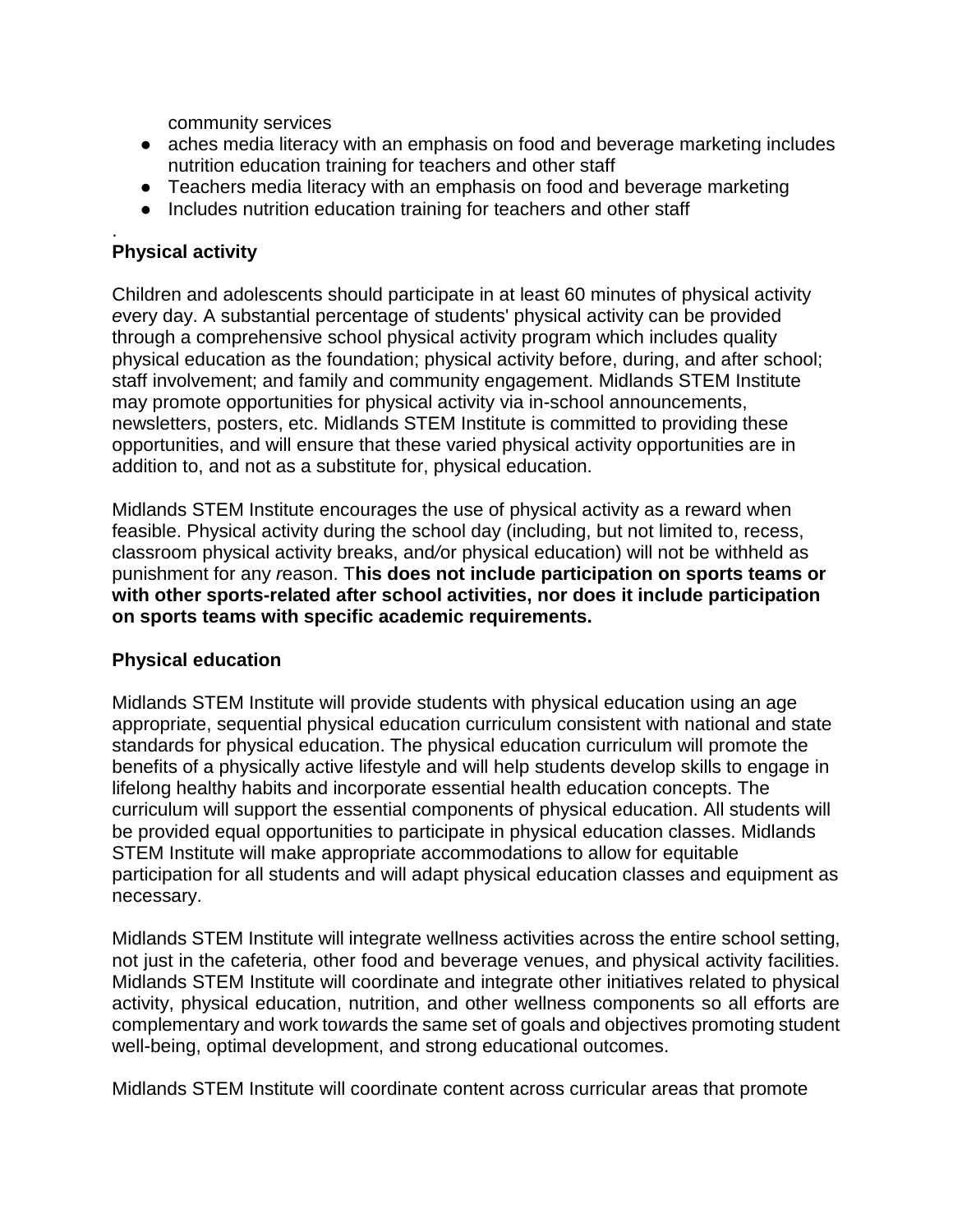student health, such as teaching nutrition concepts in mathematics, provided by either the school or Midlands STEM Institute's curriculum specialists.

All efforts related to obtaining federal, state, or association recognition for efforts or grants*/*funding opportunities for healthy school environments will be coordinated with and complementary of the wellness policy including, but not limited to, ensuring the involvement of Midlands STEM Institute wellness committee.

All school-sponsored events will adhere to the wellness policy guidelines. All school sponsored wellness events will include physical activity and healthy eating opportunities when appropriate.

## **Community partnerships**

Midlands STEM Institute will develop and enhance relationships with community partners (e.g., hospitals, universities*/*colleges, local businesses, SNAP-Ed providers and coordinators) in support of this wellness policy's implementation. Existing and new community partnerships and sponsorships will be evaluated to ensure that they are consistent with the wellness policy and its goals.

## **Community health promotion and family engagement**

Midlands STEM Institute will promote to parents/legal guardians, families, and the general community the benefits of and approaches for healthy eating and physical activity throughout the school year. Families will be informed and invited to participate in school sponsored activities and will receive information about health promotion efforts. Midlands STEM Institute will use electronic mechanisms (e.g., email or displaying notices on Midlands STEM Institute's website), as well as non-electronic mechanisms, (e.g., newsletters, presentations to parents*/*legal guardians, open house registrations, or sending information home to parents/legal guardians), to ensure that all families are actively notified of opportunities to participate in school-sponsored activities and receive information about health promotion efforts.

#### **Staff wellness and health promotion**

Midlands STEM Institute's wellness committee will implement strategies to support staff in actively promoting and modeling healthy eating and physical activity behaviors.

#### **Professional learning**

Midlands STEM Institute follows the USDA Professional Standards for State and Local Nutrition Programs to ensure professional development in the area of food and nutrition is provided for all food service employees, including directors, coordinators, managers, and staff.

*W*hen feasible, Midlands STEM Institute will offer annual professional learning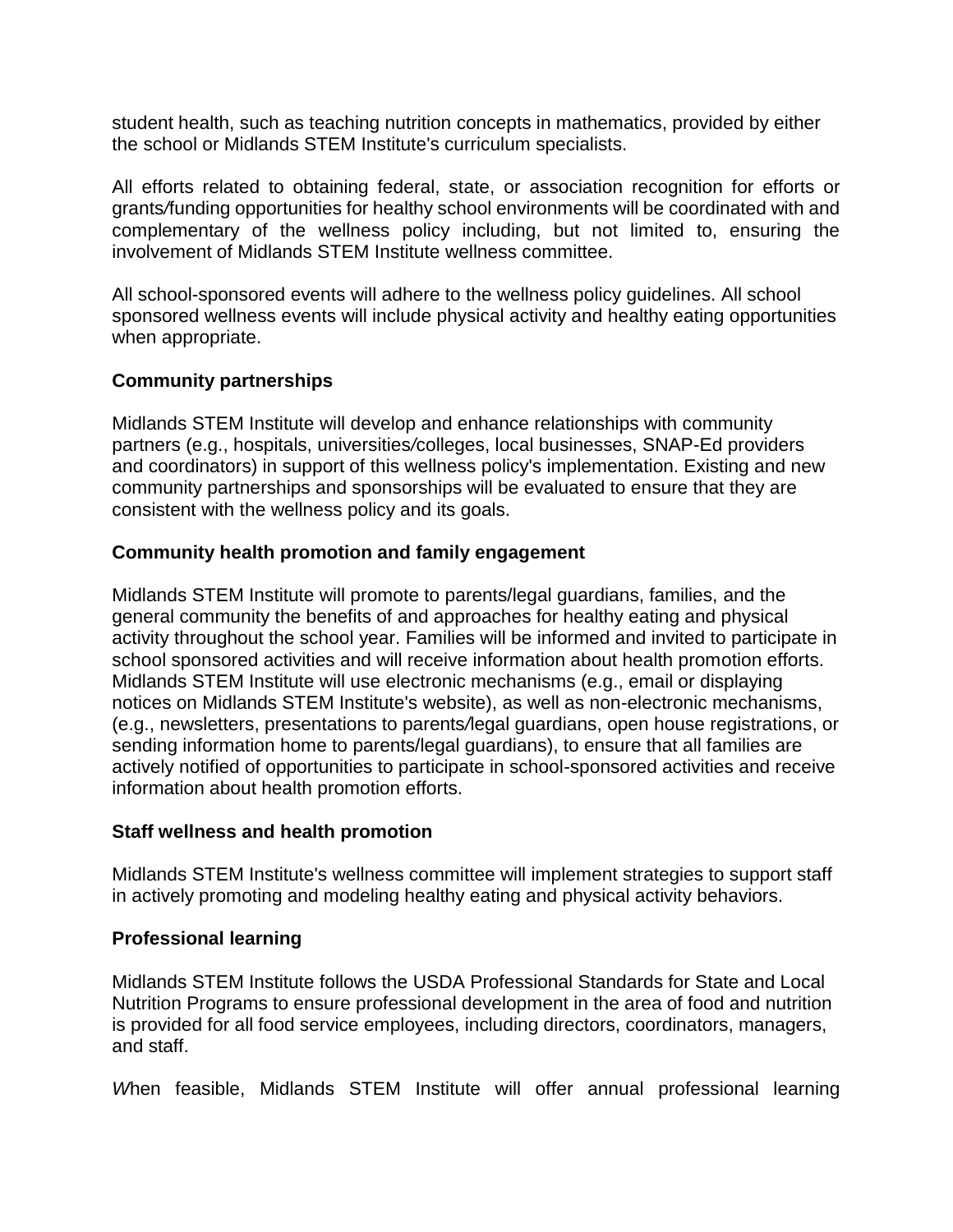opportunities and resources for non-food services staff to increase knowledge and skills about promoting healthy behaviors in the classroom and the school (e.g., increasing the use of kinesthetic teaching approaches or incorporating nutrition lessons into math class). Professional learning will help Midlands STEM Institute faculty and staff understand the connections between academics and health and the ways in which health and wellness are integrated into ongoing reform or academic improvement plans efforts and plans.

# **District Wellness Committe***e/***Coordinated District Health Advisory Council**

Midlands STEM Institute's wellness committee will convene at least annually to establish district wellness goals and to oversee school health and safety policies and programs including development, implementation, and periodic review and update of the wellness policy. Wellness committee members will include, to the extent possible, parents/legal guardians, students, representatives of the school's nutrition services, physical education teachers, school health professionals, the school board, school administrators, and the general public. The designated officer for ensuring district compliance with the wellness policy and oversight of the committee will be the child nutrition program supervisor. The supervisor can be reached at (803) 815-1524.

Midlands STEM Institute will notify the public annually regarding the content and implementation of the wellness policy and share any updates to the policy. Midlands STEM Institute will also publicize the name and contact information of the child nutrition program coordinator and with information on how the public can become involved with the wellness committee or obtain additional information on the wellness policy. The information for this annual review can be gathered through and utilized in Midlands STEM Institute's website or in via printed information at the school.

Every three years, Midlands STEM Institute will assess its compliance with the policy, how it compares to model wellness policies published by state and federal agencies, and *M*idlands STEM Institute's progress in attaining the goals of the policy. The results of this assessment will be made available to the public to showcase the wellness efforts being made by Midlands STEM Institute and how the school is in compliance with the wellness policy. Following this assessment, Midlands STEM Institute will update or modify the policy as necessary and share these changes with the public.

# **Recordkeeping**

Midlands STEM Institute will retain records to document compliance with the requirements of the wellness policy. Documentation maintained by Midlands STEM Institute will include, but will not be limited to, the following:

- the written wellness policy
- documentation demonstrating that the policy has been made available to the public
- documentation of efforts to revie*w* and update the policy, including an indication of who is involved in the update and methods Midlands STEM Institute uses to make committee *(*e.g., copy of meeting notice posted on Midlands STEM Institute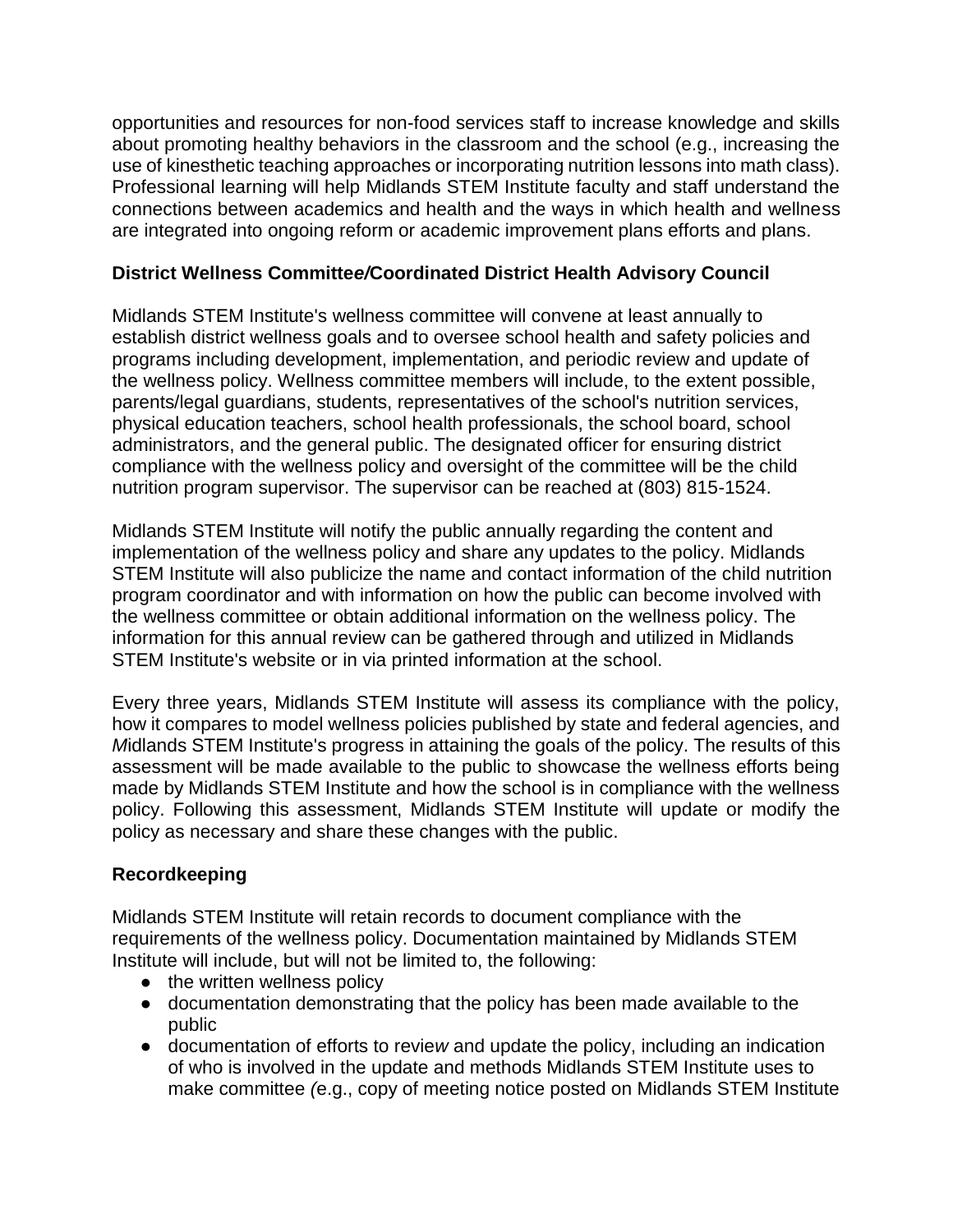website)

- documentation to demonstrate compliance with the annual public notification requirements
- the most recent assessment on the implementation of the wellness policy
- documentation demonstrating the most recent assessment on the implementation of the wellness policy has been made available to the public

# **Food and Beverage Marketing**

Midlands STEM Institute is committed to providing a school environment that ensures opportunities for all students to practice healthy eating and physical activity behaviors throughout the school day while minimizing commercial distractions. Midlands STEM Institute strives to teach students how to make informed choices about nutrition, health, and physical activity. These efforts will be weakened if students are subjected to advertising on district property that contains messages inconsistent with the health information Midlands STEM Institute is imparting through nutrition education and health promotion efforts. It is the intent of the school to protect and promote students' health by permitting advertising and marketing for only those foods and beverages that are permitted to be sold on the school campus, consistent with Midlands STEM Institute's wellness policy.

Any foods and beverages marketed or promoted to students on school campuses during the school day will meet or exceed the USDA Smart Snacks in School nutrition standards such that only those foods that comply with or exceed those nutrition standards are permitted to be marketed or promoted to students. These standards do not apply to marketing that occurs at events outside of school hours, such as after school sporting events or any other events, including school fundraisers

Contracts for goods or services that include a food and beverage marketing component executed after June 30, 2017, must conform to federal nutrition standards. No exceptions will be granted.

Food and be*v*erage marketing is defined as advertising and other promotions in the school. Food and beverage marketing includes any oral, written, or graphic statements made for the purpose of promoting the sale of a food or beverage product made by the producer, manufacturer, seller, or any other entity with a commercial interest in the product. This term includes, but is not limited to the following:

- brand names, trademarks, logos, or tags, except when placed on a physically present food or beverage product or its container
- displays, such as on vending machine exteriors
- corporate brand, logo, name, or trademark on school equipment that is displayed during the school day, such as marquees, message boards, scoreboards, or backboards **(Note: Immediate replacement of these items is not required; however, Midlands STEM Institute will replace or update scoreboards or other durable equipment when existing contracts are up for renewal or to**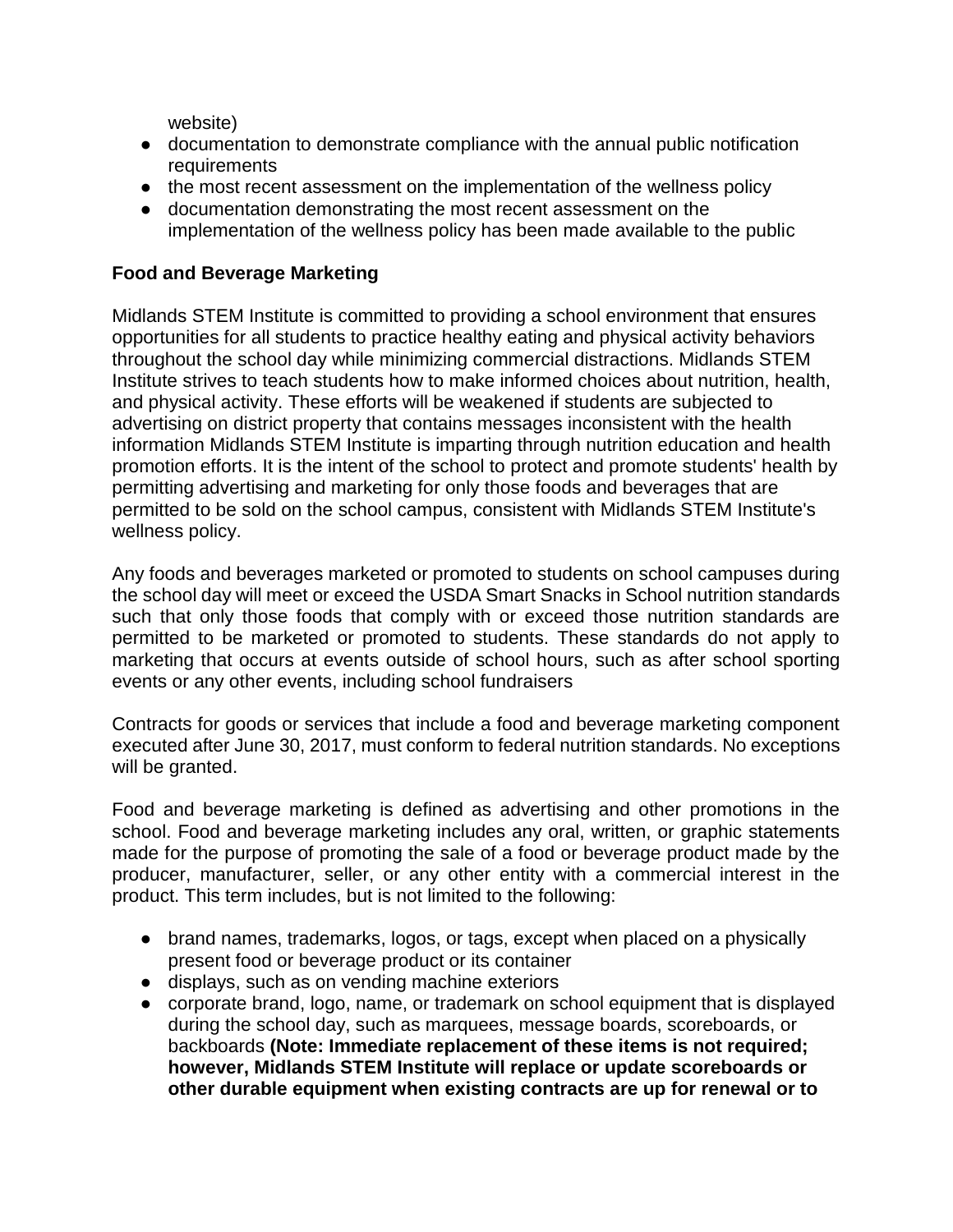**the extent that is in financially possible over time so that items are in compliance with this policy**.)

- corporate brand, logo, name, or trademark on cups used for beverage dispensing, menu boards, coolers, trash cans, and other food service equipment, as well as on posters, book covers, pupil assignment books, or school supplies displayed, distributed, offered, or sold by Midlands STEM Institute
- advertisements in school publications or school mailings
- free product samples, taste tests, or coupons of a product, or free samples displaying advertising of a product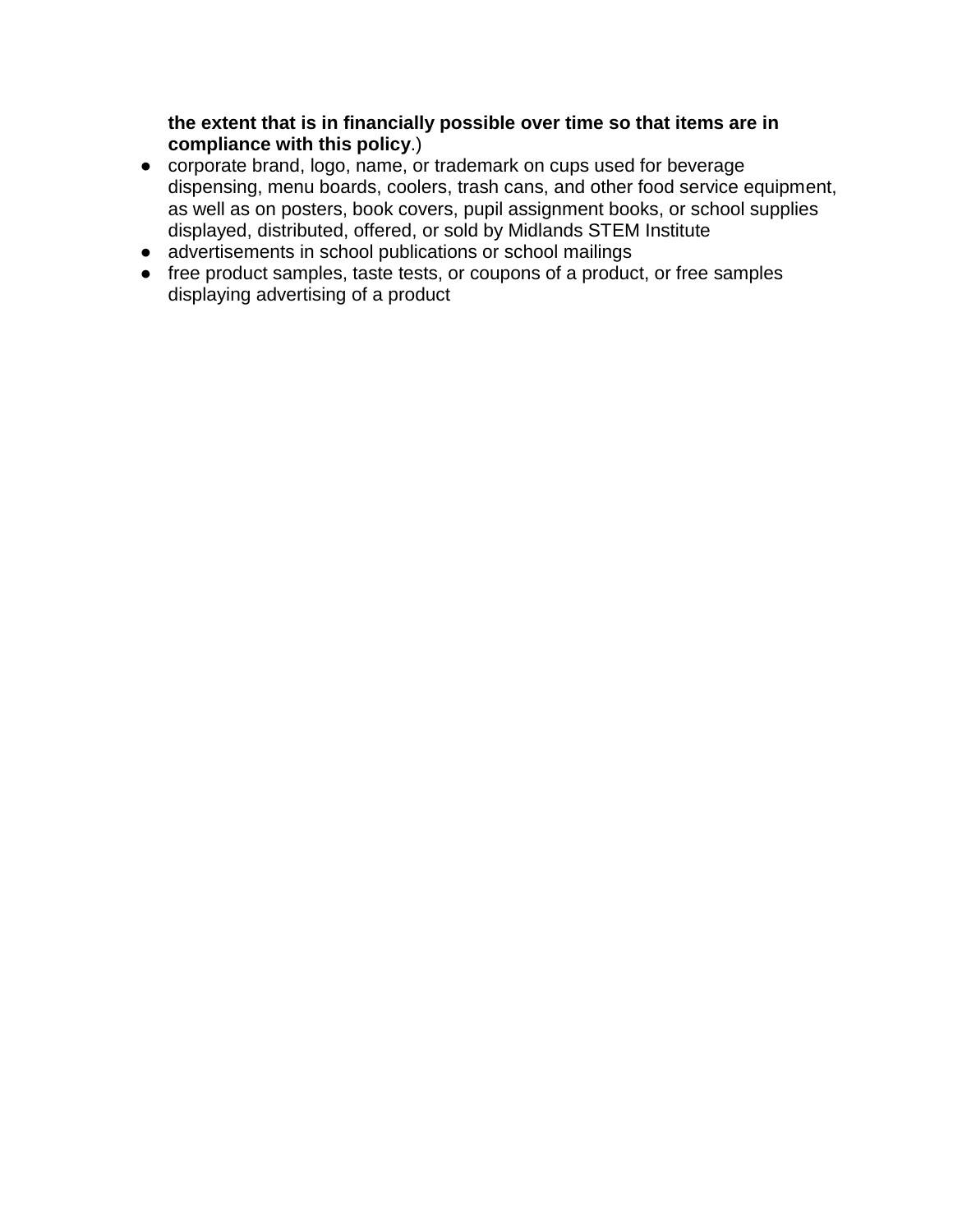Adopted 6*/19/1*7

Legal References:

Federal Law:

Healthy, Hunger-Free Kids Act of 2010, Pub. L. No. 111-296, 124 Stat. 3183.

Federal Regulations:

National School Lunch Program and School Breakfast Program: Nutrition Standards for All Goods Sold in School, 7 C.F.R. Parts 210 and 220 (2016).

Local School Wellness Policy Implementation, 7 C.F.R. Parts 210 and 220 (2016).

S.C. Code, 1976, as amended:

Section 59-10-10, e*t seq.* - Physical education, school health services, and nutritional standards.

Section 59-10-330 - Coordinated School Health Advisory Council (CSHAC).

Section 59-10-350 - Length of elementary school lunch period.

Section 59-32-30(A)(1)-(3) - Comprehensive health education program; guidelines and restrictions.

State Board of Education Regulations:

R43-168 - Nutrition standards for elementary (K-5) school food service meals and competitive foods.

R43-238 - Health education requirements.

State Board of Education Academic Standards:

2009 Academic Standards for Health and Safety Education.

2014 SC Academic Standards for Physical Education.

2015 SC "Smart Snacks" and Exempt Fundraisers Memorandum.